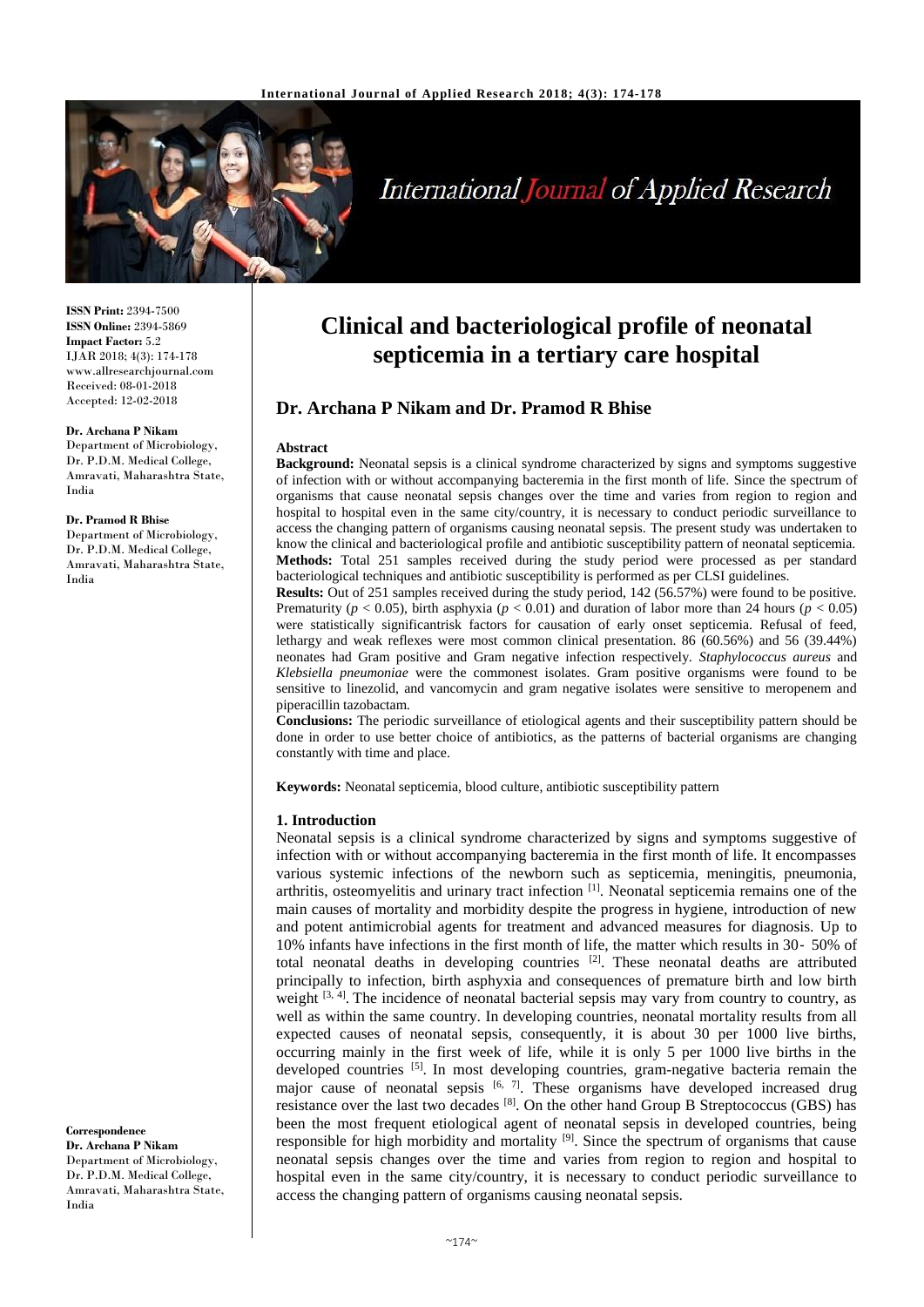Therefore knowledge of the pattern of bacterial isolates and their antimicrobial susceptibility pattern is useful for prompt treatment of patient. So the present study was undertaken to know the clinical and bacteriological profile and antibiotic susceptibility pattern of neonatal septicemia.

### **Materials and Methods**

The present observational study was conducted in the Department of Microbiology at tertiary care hospital in the Maharashtra state of central India from January 2014 to June 2015, after obtaining the necessary permission from Institutional Ethical Committee (IEC).

251 blood samples from clinically suspected cases of neonatal septicemia were included in the study. All newborn babies aged 0-28 days presenting with one or more clinical feature features suggestive of septicemia and having one or more risk factors like low birth weight, prematurity, birth asphyxia, premature rupture of membranes, prolonged labour, instrumentation, home delivery, were included in the present study. Neonates with clinical features suggestive of septicemia receiving antibiotics before collection of blood sample and with gross congenital malformations were excluded from the study. A detailed history based on gestation in weeks, mode of delivery, place of delivery, various risk factors and presenting clinical features for each case was taken and duly recorded in the Study Proforma. Consent was taken from the parents of these neonates for participation in the study after explaining the study protocol to them in the language that they understood best.

## **Blood culture and antimicrobial sensitivity test**

Blood was collected with aseptic precautions before starting antibiotics and 1 ml of venous blood was added to each of the two bottles containing 10 ml of sterile glucose broth and bile broth thus making a dilution of 1 in 10 to nullify the natural bacteriostatic/bacteriocidal activity of blood. Both these bottles were incubated under aerobic conditions in the incubator for 7 days. The first subculture was done after 18- 24 hours of incubation, the second on third day and final subculture was done on seventh day. Subcultures were done on nutrient agar, 5% blood agar and MacConkey's agar plates (Hi Media, Mumbai, India).

The inoculated plates were incubated aerobically in the incubator at 35-37 °C for 18- 24 hours, and the plates were observed for growth. The organisms were identified on the basis of colony characteristics, Gram's staining and biochemical test as per standard bacteriological techniques. [10] A provisional report was issued after every subculture and if after 7 days, no growth was obtained, the sample was reported as negative.

# **Antimicrobial sensitivity test**

Antimicrobial sensitivity test was done for all the isolates on Muller Hinton agar using commercially available antibiotic discs, by Kirby-Bauer disk diffusion method as per Clinical Laboratory Standards Institute guidelines [11]. All the antibiotic disks were obtained from Hi Media, Mumbai, India. Every batch of Muller Hinton agar and antibiotic discs were tested by using ATCC control strains. The plates were incubated at 37 °C. After overnight incubation, the diameter of clear zone around the disc was measured and interpreted as sensitive or resistant according to the zone diameter as per Clinical Laboratory Standards Institute guidelines<sup>[11]</sup>.

The statistical analysis was done using Open Epi, version 2.3 Statistical Package. A p value of <0.05 was considered significant, and p value of  $\leq 0.01$  was considered as highly significant.

# **Result and Discussion**

During the study period, a total of 251 blood samples from clinically suspected cases of neonatal septicemia were tested. Out of 251 cases, 142 cases were culture positive thus prevalence of neonatal septicemia in the present study was 56.57%. 138 (54.98%) cases were of early onset septicemia and 113 (45.02%) cases were of late onset septicemia. Out of 138 suspected cases of early onset septicemia, 84 (60.87%) cases were blood culture positive and out of 113 suspected cases of late onset septicemia, 58 (51.33%) cases were blood culture positive (Table 1).

**Table 1:** Distribution of culture positivity in EOS and LOS

| Septicemia                | <b>Blood Culture</b><br><b>Positive</b> | <b>Blood Culture</b><br><b>Negative</b> | <b>Total</b> |
|---------------------------|-----------------------------------------|-----------------------------------------|--------------|
| Early onset<br>Septicemia | 84 (60.87%)                             | 54 (39.13%)                             | 138          |
| Late onset<br>septicemia  | 58 (51.33%)                             | 55 (48.67%)                             | 113          |
| Total                     | 142 (56.57%)                            | 109 (43.43%)                            | 251          |

Difference in culture positivity among early and late onset septicemia was not statistically significant (*p*> 0.05). These findings are consistent with the study done by Shaw CK *et al.* [12] and Bhatt SK *et al.* [13] who reported blood culture positivity in 54.64% and 56.67% cases of neonatal septicemia.

Culture positivity rate is highly variable from place to place and positive blood cultures reportedly range from 8% to 73%. [14] A study conducted by Sharma CM *et al.* [15] reported positive cultures in 37.63% cases which was lower than the present study. The lower blood culture positivity may be due to several reasons, viz. administration of antibiotics (mother/baby) before blood collection, infection with anaerobes, due to intermittent bacteremia or effective control in spread of nosocomial infection.

In the present study out of 142 culture positive cases, 70 (49.30%) were males and 72 (50.70%) were females. Male preponderance was not observed in the present study which is in concordance with the study done by Chacko *et al.*  $[16]$ and Shrestha RK *et al.* [17]. However, preponderance of septicemia in male babies was reported by Khinchi *et al.* [18] (males  $65.1\%$ , female  $34.9\%$ ) and Jonnala *et al.* <sup>[19]</sup> (males being 68% and females 32%). The possible reason for the male preponderance is that the factors regulating synthesis of gamma globulins are probably situated on X chromosome and presence of one X chromosomes in male thus confers less immunological protection compared to female counter part. [20]

In the present study among 142 blood culture positive cases, 92 (64.78%) were preterm and 50 (35.22%) were term babies (Table 2). Preterm babies showed significantly higher culture positivity  $(p<0.001)$  as compared to term babies. This may attribute that the preterms are more susceptible to infection due to inherent compromised immunity, vulnerable skin and mucosal barriers, prolonged hospital stay and extensive interventions for other complications of prematurity. <sup>[21]</sup> In present study Culture positivity was found to be more in low birth weight babies, majority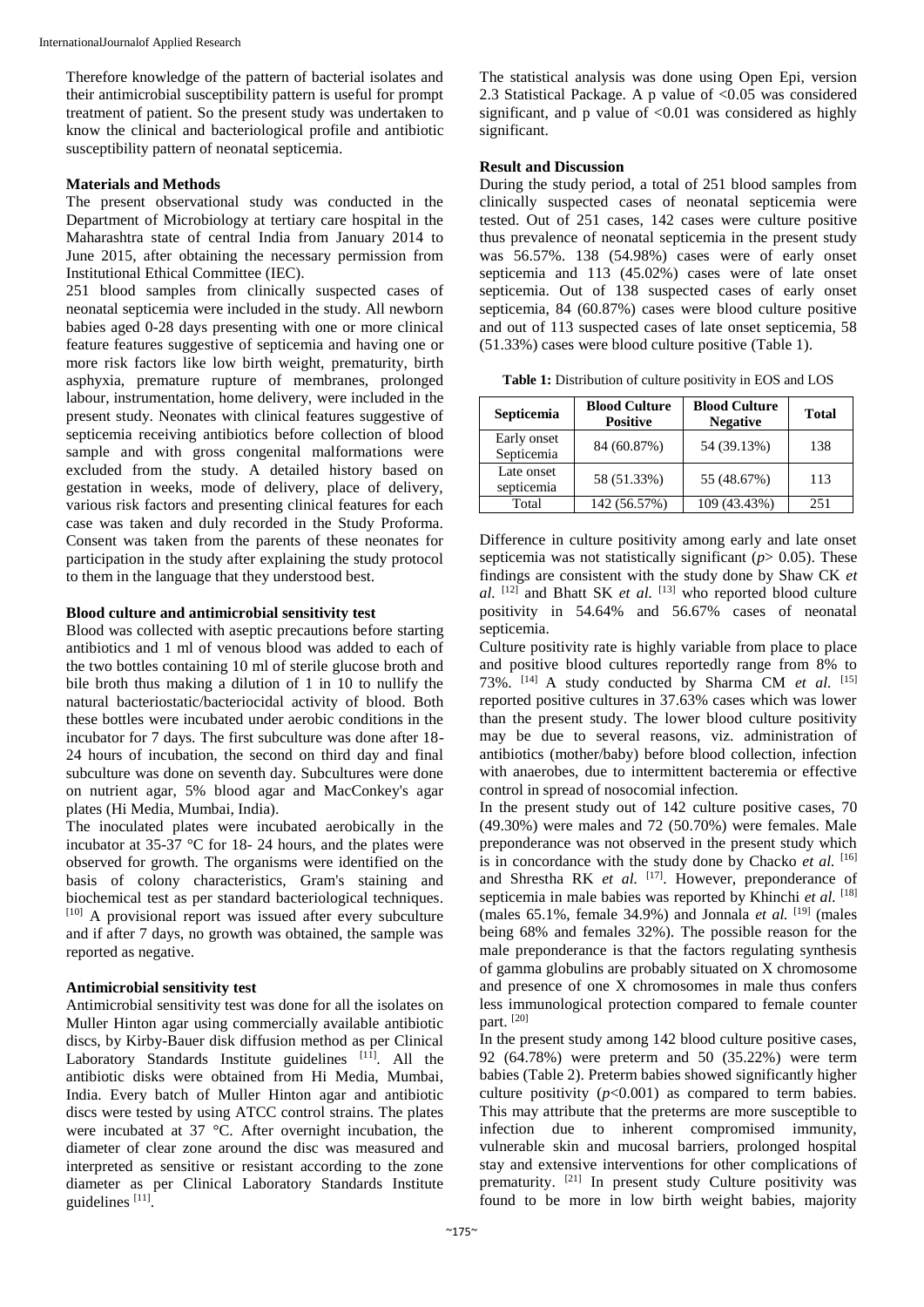(77.29%) of the neonates (194 out of 251) were of low birth weight (weight  $< 2.5$  kg.). These findings are similar to the study done by Khinchi et al. (2010)<sup>[18]</sup> and Raha BK et al.  $(2014)$ <sup>[22]</sup> The rate of infection is inversely proportional to the birth weight, low IgG levels due to impaired cellular immunity in the low birth weight neonates contributes to the increased susceptibility to infections in these neonates.[23]

|  | Table 2: Distribution of cases according to the gestational age |  |
|--|-----------------------------------------------------------------|--|
|--|-----------------------------------------------------------------|--|

| <b>Gestational age</b> | <b>Culture positive</b> | <b>Culture negative</b> |
|------------------------|-------------------------|-------------------------|
| Preterm                | 92 (64.78%)             | 49 (44.95%)             |
| Term                   | 50 (35.22%)             | 60(55.05%)              |
| Total                  | 142                     | 109                     |
|                        |                         |                         |

 $0.001$ 

Neonatal septicemia is difficult to diagnose clinically as it presents with nonspecific signs and symptoms. Refusal of feed, lethargy and weak reflexes were most common clinical presentation in suspected cases of neonatal septicemia. The other clinical presentations like hypothermia, hyperthermia, tachypnea, apnea, high pitched cry, convulsion and loose stools were not so prominent and were in the range of 31.47% to 7.17% (Table 3).

**Table 3:** Distribution of clinical findings in neonatalsepticemia

| S. No | <b>Clinical presentation*</b> |     | No. of cases Percentage % |
|-------|-------------------------------|-----|---------------------------|
| 1.    | Refusal of feed               | 171 | 68.13                     |
| 2.    | Lethargy and weak reflexes    | 156 | 62.15                     |
| 3.    | Hypothermia                   | 79  | 31.47                     |
| 4.    | Hyperthermia                  | 53  | 21.12                     |
| 5.    | Tachycardia                   | 100 | 39.84                     |
| 6.    | Tachypnea                     | 59  | 23.51                     |
| 7.    | Apnea                         | 34  | 13.55                     |
| 8.    | High pitched cry              | 26  | 10.36                     |
| 9.    | Convulsion                    | 26  | 10.36                     |
| 10.   | Loose stools                  | 18  | 7.17                      |

\* multiple response

Khinchi *et al.* (2010)<sup>[18]</sup> in their study found that majority of neonates presented with refusal to feeds (74%), tachypnea or respiratory distress (75%) and fever (69%). Refusal of feed was the most common presentation in the present study and in the above referred study, other clinical features differs in both the studies. In a study done by Jajoo M *et al.*  $(2015)$  <sup>[24]</sup> reported common clinical presentations as lethargy/refusal to feed in 63 (77%), respiratory distress in 36 (44%) and hypothermia in 39 (47.5%) cases. The clinical features and further course in neonatal sepsis depends on various factors like birth weight, place of delivery, age of newborn, intervention in preventable factors for sepsis, availability, accessibility, affordability and timely referral of baby to an appropriate center. Therefore variation in different parameters may be observed in various studies.

In the present study, among 84 culture positive cases of early onset septicemia, prematurity  $(p < 0.05)$ , birth asphyxia ( $p < 0.01$ ) and duration of labor more than 24 hours ( $p < 0.05$ ) were statistically significant risk factors for causation of early onset septicemia. Prematurity is the most important neonatal factor predisposing to infection, due to less developed immune systems they are more likely to have diseases such as necrotizing enterocolitis and hyaline membrane disease which are further complicated by infection.[21] Birth asphyxia, depresses the immune functions. Additional interventions, frequent suction, intubation, prolonged ventilator care to manage asphyxia may predisposed the neonates for infections.

Out of 142 cultures positive cases, 86 (60.56%) were gram positive isolates and 56 (39.44%) were gram negative isolates. In the present study Staphylococcus aureus 84 (59.15%) was the most common causative agent of neonatal septicemia followed by Klebsiella pneumoniae 43 (30.28%) Table 4.

**Table 4:** Distribution of bacterial isolates causing septicemia

| Sr. No | <b>Bacterial isolate</b>      | <b>Number of isolatesPercentage</b> |       |  |  |
|--------|-------------------------------|-------------------------------------|-------|--|--|
| A      | <b>Gram positive isolates</b> | 86                                  | 60.56 |  |  |
| 1.     | Staphylococcus aureus         | 84                                  | 59.15 |  |  |
| 2.     | Staphylococcus epidermidis    | 02                                  | 1.41  |  |  |
| B      | <b>Gram negative isolates</b> | 56                                  | 39.44 |  |  |
| 1.     | Klebsiella pneumoniae         | 43                                  | 30.28 |  |  |
| 2.     | Pseudomonas aeruginosa        | 07                                  | 4.93  |  |  |
| 3.     | Acinetobacter baumannii       | 04                                  | 2.82  |  |  |
| 4.     | Proteus mirabilis             | 0 <sub>1</sub>                      | 0.70  |  |  |
| 5.     | Klebsiella oxytoca            | 01                                  | 0.70  |  |  |
|        | Total                         | 142                                 | 100   |  |  |

The finding of predominance of isolation of Gram positive isolates and Staphylococcus aureus as a predominant pathogen correlates well with the study done by Karthikeyan *et al.* (2001)<sup>[25]</sup> and Shrinivasa *et al.* (2014)<sup>[26]</sup>. Greater prevalence of Staphylococcus aureus in neonatal septicemia could be explained by the fact that it is a common hospital acquired organism which accounts for most of the infections and there are high chances of transmission of Staphylococcus aureus to neonates from health care workers and relatives.  $[27]$  For the same reason it is possible that prevalence of this less fastidious organism is over estimated, and also due to comparative ease of its isolation. However the studies done by Bhatt *et al.* [13] , Vishwanathan *et al.* [28] and Zakaria *et al.*<sup>[29]</sup> have reported the overall predominance of gram negative organisms with Klebsiella pneumoniae as a predominant pathogen in 59.10%, 36.64% and 66% cases of neonatal septicemia respectively. This shows that there is a marked geographical variation in the microbiological spectrum of neonatal septicemia and it differs from nursery to nursery.

The second most common organism isolated in this study was Klebsiella pneumoniae. Klebsiella pneumoniae is commonly found in the environment of neonatal intensive care units and nursery.[29] It can also be present as colonizers on the hands of the health workers. There are also frequent reports of neonatal septicemia out breaks due to Klebsiella pneumoniae in the nursery and NICU.<sup>[29]</sup> Other gram negative organisms isolated includes the Pseudomonas aerugionosa 07 (4.93%), Acinetobacter baumannii 4 (2.82%), Proteus mirabilis and Klebsiella oxytoca in 1 (0.70%) cases each.

In the present study Gram positive isolates, Staphylococcus aureus and Staphylococcus epidermidis were highly resistant to ampicillin and penicillin. High level of resistance was also seen with ciprofloxacin and erythromycin. However they were found to 100% sensitive to vancomycin and linezolid, thus these drugs can be effectively used if methicilin resistance is suspected during treatment. About 73.81% of Staphylococcus aureus and 50% of Staphylococcus epidermidis were sensitive to Amikacin (Table 5). Mane AK *et al.* (2010)<sup>[30]</sup> and Mehta *et al.* (2014)[31] observed 100% sensitivity to vancomycin and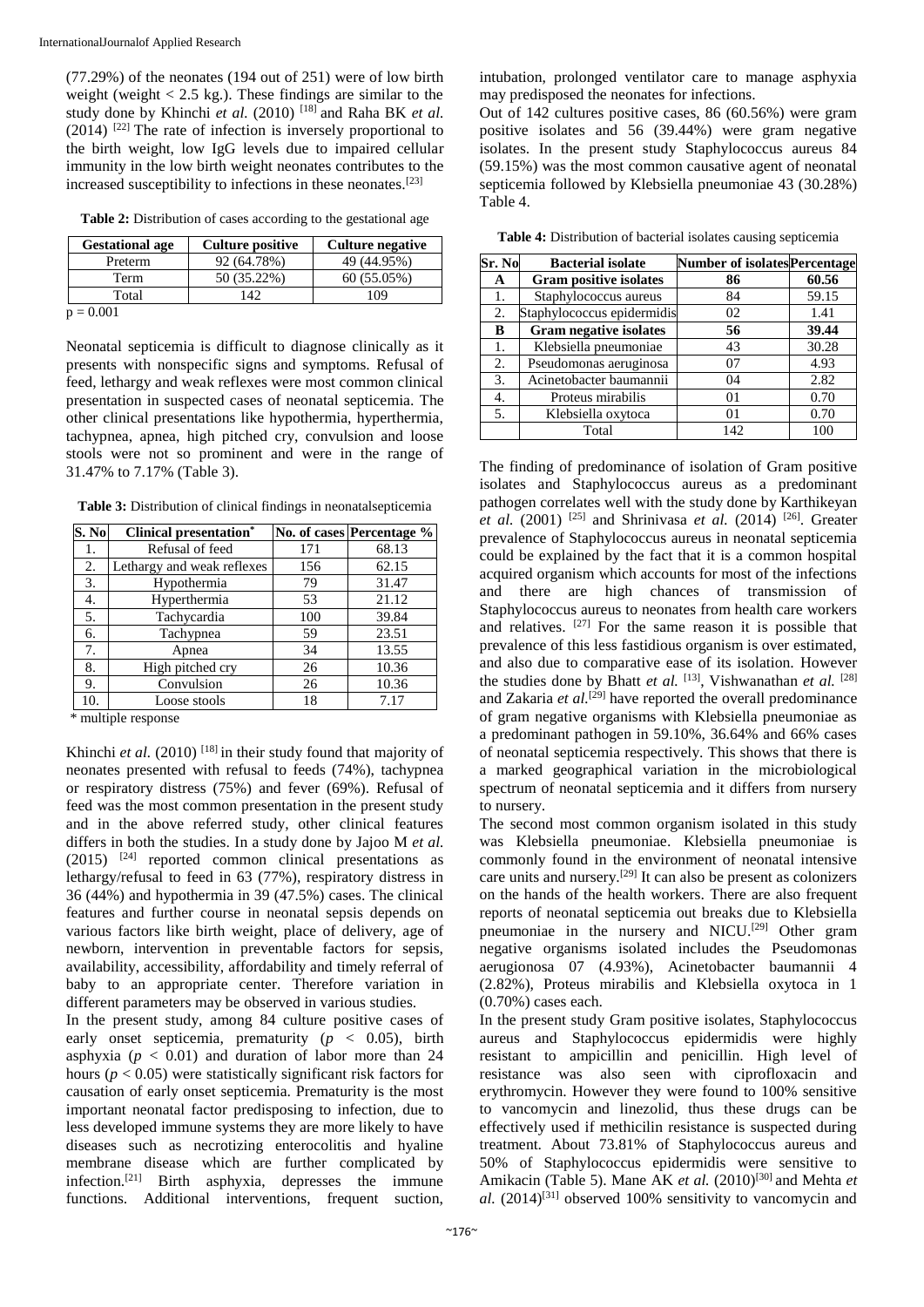linezolid by Staphylococcus aureus. These findings were consistent with the present study.

| <b>Table 5:</b> Antimicrobial sensitivity pattern of Staphylococcal |
|---------------------------------------------------------------------|
| species                                                             |

| Sr. No | <b>Drugs</b>  |    | S. aureus $(n=84)$<br>Sensitive (%) | S. epidermidis $(n=02)$<br>Sensitive (%) |     |  |
|--------|---------------|----|-------------------------------------|------------------------------------------|-----|--|
| 1.     | Penicillin    | 06 | 7.14                                | 00                                       |     |  |
| 2.     | Ampicillin    | 06 | 7.14                                | 00                                       |     |  |
| 3.     | Erythromycin  | 32 | 38.10                               | 01                                       | 50  |  |
| 4.     | Clindamycin   | 49 | 58.33                               | 01                                       | 50  |  |
| 5.     | Cefoxitin     | 35 | 41.67                               | 02                                       | 100 |  |
| 6.     | Linezolid     | 84 | 100.00                              | 02                                       | 100 |  |
| 7.     | Vancomycin    | 84 | 100.00                              | 02                                       | 100 |  |
| 8.     | Gentamycin    | 34 | 40.48                               | 01                                       | 50  |  |
| 9.     | Amikacin      | 62 | 73.81                               | 01                                       | 50  |  |
| 10.    | Ciprofloxacin | 33 | 39.29                               | 01                                       | 50  |  |

In the present study, about 49 (58.33%) of Staphylococcus aureus isolates were methicillin resistant Staphylococcus aureus (MRSA). Karthikeyan *et al.* (2001)<sup>[25]</sup> and Chelliah *et al.* [32] reported isolation of 66% and 56.6% of MRSA respectively. Findings of above referred study are consistent with the present study. So screening for MRSA in every

staphylococcus aureus isolate will be of immense value for providing efficient patient care. The high resistance rates found may be associated with frequent use of antimicrobial drugs for both prophylactic and therapeutic treatment of hospitalized new born.

In case of Gram negative bacteria most common isolated organisms were Klebsiella pneumoniae  $(n=43)$ ,<br>Pseudomonas aeruginosa  $(n=7)$  and Acinetobacter Pseudomonas aeruginosa  $(n=7)$  and baumannii (n=04). All the Gram negative isolates were resistant to ampicillin. However they showed 100% sensitivity to meropenem, 67.44% of Klebsiella pneumoniae, 57.14% of Pseudomonas aeruginosa, and 75% of Acinetobacter baumannii showed sensitivity to piperacillin-tazobactum. Only 10 (23.26%) isolates of Klebsiella pnemoniae were sensitive to cefotaxime and ceftazidime and 09 (20.93%) were sensitive to aztreonam. Other isolated Gram negative bacteria includes Klebsiella oxytoca  $(n=1)$  and Proteus mirabilis  $(n=1)$  which also exhibited high resistance to commonly prescribed drugs like penicillin, cephalosporins and aminoglycosides (Table 6).The high resistance of all these organisms to third generation cephalosporins can be attributed to frequent production of extended spectrum beta lactamases (ESBL) by these organisms.

| Sr. No. | <b>Drugs</b>                |    | K.pneumoniae<br>$(n=43) S^*(%$ |                | $K.$ oxytoca ( $n=$<br>01) $S^*(\%)$ |                | P. aeruginosa<br>$(n=07) S^* (%)$ |                | P. mirabilis<br>$(n=01) S^*(\%)$ |                | A. baumannii<br>$(n=04) S^*(\%)$ |  |
|---------|-----------------------------|----|--------------------------------|----------------|--------------------------------------|----------------|-----------------------------------|----------------|----------------------------------|----------------|----------------------------------|--|
| ı.      | Ampicillin                  | 00 | 0 <sup>0</sup>                 | 0 <sup>0</sup> | 0 <sup>0</sup>                       | 0 <sub>0</sub> | 0 <sup>0</sup>                    | 0 <sub>0</sub> | 00                               | 0 <sup>0</sup> | 00                               |  |
| 2.      | Gentamycin                  | 14 | 32.56                          | 0 <sub>0</sub> | 0 <sup>0</sup>                       | 04             | 57.14                             | 0 <sub>0</sub> | 0 <sub>0</sub>                   | 01             | 25                               |  |
| 3.      | Amikacin                    | 17 | 39.53                          | 0 <sub>0</sub> | 0 <sup>0</sup>                       | 05             | 71.43                             | 0 <sup>0</sup> | 0 <sup>0</sup>                   | 01             | 25                               |  |
| 4.      | Ciprofloxacin               | 32 | 74.42                          | 01             | 100                                  | 03             | 42.86                             | 0 <sup>0</sup> | $00\,$                           | 02             | 50                               |  |
| 5.      | Ampicillin-<br>Sulbactum    | 04 | 9.30                           | 0 <sub>0</sub> | 0 <sup>0</sup>                       | 0 <sub>1</sub> | 14.29                             | 0 <sup>0</sup> | 0 <sub>0</sub>                   | 01             | 25                               |  |
| 6.      | Amoxy-Clav                  | 04 | 9.30                           | 0 <sub>0</sub> | 0 <sup>0</sup>                       | 01             | 14.29                             | 0 <sub>0</sub> | 0 <sub>0</sub>                   | 01             | 25                               |  |
| 7.      | Piperacillin-<br>Tazobactum | 29 | 67.44                          | 01             | 100                                  | 04             | 57.14                             | 0 <sub>0</sub> | 0 <sub>0</sub>                   | 03             | 75                               |  |
| 8.      | Cefotaxime                  | 10 | 23.26                          | 0 <sup>0</sup> | 0 <sup>0</sup>                       | 03             | 42.86                             | 0 <sup>0</sup> | 0 <sup>0</sup>                   | 0 <sub>1</sub> | 25                               |  |
| 9.      | Ceftazidime                 | 10 | 23.26                          | 0 <sub>0</sub> | 0 <sup>0</sup>                       | 03             | 42.86                             | 0 <sub>0</sub> | 0 <sub>0</sub>                   | 01             | 25                               |  |
| 10.     | Aztreonam                   | 09 | 20.93                          | 0 <sup>0</sup> | 0 <sup>0</sup>                       | 03             | 42.86                             | 0 <sub>0</sub> | 0 <sup>0</sup>                   | 02             | 50                               |  |
| 11.     | Meropenem                   | 43 | 100                            | 01             | 100                                  | 07             | 100                               | 01             | 100                              | 04             | 100                              |  |

 $*S =$ Sensitive

#### **Conclusion**

The periodic surveillance of etiological agents and their susceptibility pattern should be done as the patterns of bacterial organisms are changing constantly with time and place in order to use better choice of antibiotics.

#### **References:**

- 1. Sankar MJ, Agarwal R, Deorari AK, Paul VK. Sepsis in the newborn. Indian J Pediatr. 2008; 75:261-6.
- 2. Shahsanam G, Zahra F, Mohammad K, Javad K, Behrooz I, Farzin A, Hashem M, Amir HM. Coagulase negative staphylococcus; the most common cause of neonatal septicemia in Urmia, Iran. Iran J Pediatr. 2008; 18:237-43.
- 3. Movahedian AH, Moniri R, Mosayebi Z. Bacterial culture of neonatal sepsis. Iranian J Publ Health. 2006; 35:84-9.
- 4. World Health Organization, Perinatal mortality, Report No:FRH/ MSM/967, Geneva, 1996.
- 5. Costello A, Francis V, Byrne A, Puddephatt C. State of the world's newborns: a report from Saving Newborn

Lives, Washington DC: Save the Children and Women and Children First. 2001.

- 6. Anwer SK, Mustafa S, Pariyani S, Ashraf S, Taufiq KM. Neonatal sepsis: an etiologic study. J Pak Med Assoc. 2000; 50:91-94.
- 7. Joshi SG, Ghole VS, Niphadkar KB. Neonatal gram negative bacteremia. Indian J Pediatr. 2000; 67:27-32.
- 8. Bhutta ZA. Neonatal bacterial infections in developing countries: strategies for prevention. Semin Neonatol. 1999; 4:159-71.
- 9. Freedman RM, Ingram DL, Gross I, Ehrenkranz RA, Warshaw JB, Baltimore RS. A halfcentury of neonatal sepsis at Yale. Am J Dis Child. 1981; 135:140-44.
- 10. Collee JG, Fraser AG, Marmion BP, Simmons A. Mackie and Mc Cartney Practical Medical Microbiology.  $14<sup>th</sup>$  ed. Edinburgh: Churchill Livingstone. 1996, 113-49.
- 11. CLSI. Performance Standards for Antimicrobial Susceptibility Testing; Twenty-Fourth Informational Supplement*.* CLSI document M100-S24. Wayne, PA: Clinical and Laboratory Standards Institute. 2014.